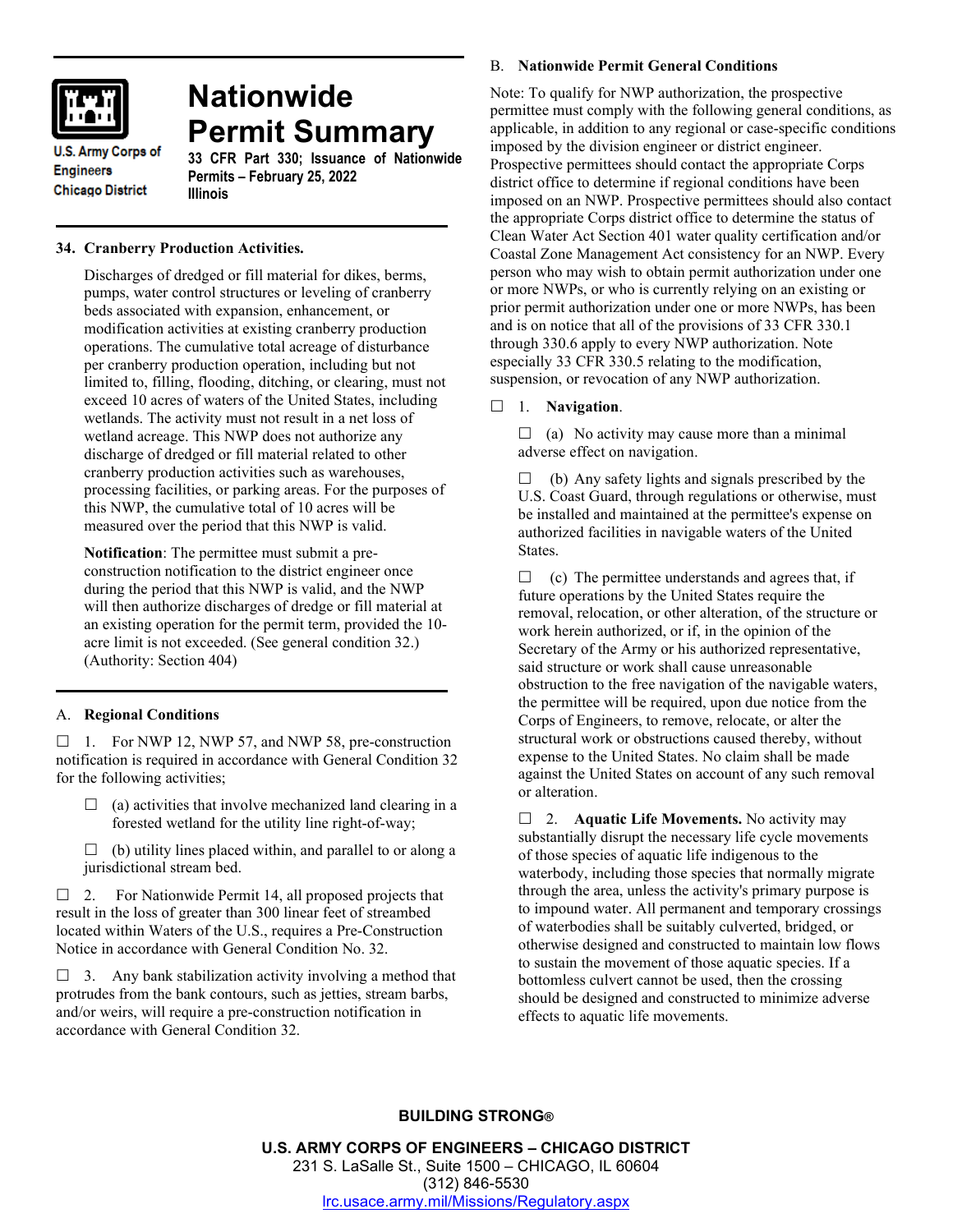#### Nationwide Permit 34 Summary – Chicago District Illinois Page 2

 3. **Spawning Areas**. Activities in spawning areas during spawning seasons must be avoided to the maximum extent practicable. Activities that result in the physical destruction (e.g., through excavation, fill, or downstream smothering by substantial turbidity) of an important spawning area are not authorized.

 4. **Migratory Bird Breeding Areas.** Activities in waters of the United States that serve as breeding areas for migratory birds must be avoided to the maximum extent practicable.

 5. **Shellfish Beds**. No activity may occur in areas of concentrated shellfish populations, unless the activity is directly related to a shellfish harvesting activity authorized by NWPs 4 and 48, or is a shellfish seeding or habitat restoration activity authorized by NWP 27.

 6. **Suitable Material**. No activity may use unsuitable material (e.g., trash, debris, car bodies, asphalt, etc.). Material used for construction or discharged must be free from toxic pollutants in toxic amounts (see section 307 of the Clean Water Act).

 7. **Water Supply Intakes**. No activity may occur in the proximity of a public water supply intake, except where the activity is for the repair or improvement of public water supply intake structures or adjacent bank stabilization.

 8. **Adverse Effects from Impoundments**. If the activity creates an impoundment of water, adverse effects to the aquatic system due to accelerating the passage of water, and/or restricting its flow must be minimized to the maximum extent practicable.

 9. **Management of Water Flows**. To the maximum extent practicable, the pre-construction course, condition, capacity, and location of open waters must be maintained for each activity, including stream channelization, storm water management activities, and temporary and permanent road crossings, except as provided below. The activity must be constructed to withstand expected high flows. The activity must not restrict or impede the passage of normal or high flows, unless the primary purpose of the activity is to impound water or manage high flows. The activity may alter the pre-construction course, condition, capacity, and location of open waters if it benefits the aquatic environment (e.g., stream restoration or relocation activities).

 10. **Fills Within 100-Year Floodplains**. The activity must comply with applicable FEMA-approved state or local floodplain management requirements.

□ 11. **Equipment**. Heavy equipment working in wetlands or mudflats must be placed on mats, or other measures must be taken to minimize soil disturbance.

 12. **Soil Erosion and Sediment Controls**. Appropriate soil erosion and sediment controls must be used and maintained in effective operating condition during construction, and all exposed soil and other fills, as well as any work below the ordinary high water mark or high tide line, must be permanently stabilized at the earliest practicable date. Permittees are encouraged to perform work within waters of the United States during periods of low-flow or no-flow, or during low tides.

 13. **Removal of Temporary Fills**. Temporary structures must be removed, to the maximum extent practicable, after their use has been discontinued. Temporary fills must be removed in their entirety and the affected areas returned to pre-construction elevations. The affected areas must be revegetated, as appropriate.

 14. **Proper Maintenance**. Any authorized structure or fill shall be properly maintained, including maintenance to ensure public safety and compliance with applicable NWP general conditions, as well as any activity-specific conditions added by the district engineer to an NWP authorization.

 15. **Single and Complete Project**. The activity must be a single and complete project. The same NWP cannot be used more than once for the same single and complete project.

## 16. **Wild and Scenic Rivers**.

 $\Box$  (a) No NWP activity may occur in a component of the National Wild and Scenic River System, or in a river officially designated by Congress as a "study river" for possible inclusion in the system while the river is in an official study status, unless the appropriate Federal agency with direct management responsibility for such river, has determined in writing that the proposed activity will not adversely affect the Wild and Scenic River designation or study status.

 $\Box$  (b) If a proposed NWP activity will occur in a component of the National Wild and Scenic River System, or in a river officially designated by Congress as a "study river" for possible inclusion in the system while the river is in an official study status, the permittee must submit a preconstruction notification (see general condition 32). The district engineer will coordinate the PCN with the Federal agency with direct management responsibility for that river. Permittees shall not begin the NWP activity until notified by the district engineer that the Federal agency with direct management responsibility for that river has determined in writing that the proposed NWP activity will not adversely affect the Wild and Scenic River designation or study status.

 $\Box$  (c) Information on Wild and Scenic Rivers may be obtained from the appropriate Federal land management agency responsible for the designated Wild and Scenic River or study river (e.g., National Park Service, U.S. Forest Service, Bureau of Land Management, U.S. Fish and Wildlife Service). Information on these rivers is also available at: http://www.rivers.gov/.

 17. **Tribal Rights**. No activity or its operation may impair reserved tribal rights, including, but not limited to, reserved water rights and treaty fishing and hunting rights.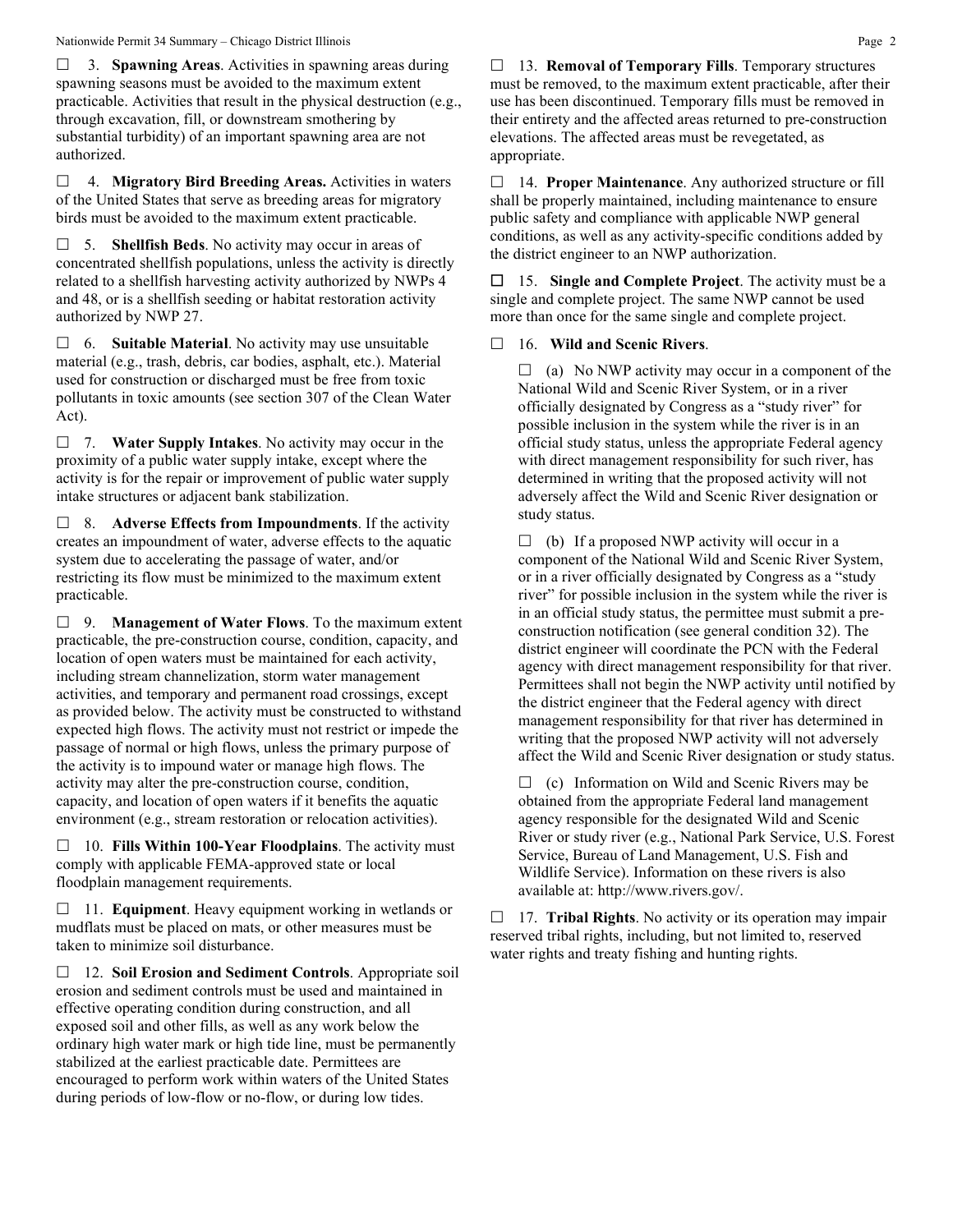#### 18. **Endangered Species**.

 $\Box$  (a) No activity is authorized under any NWP which is likely to directly or indirectly jeopardize the continued existence of a threatened or endangered species or a species proposed for such designation, as identified under the Federal Endangered Species Act (ESA), or which will directly or indirectly destroy or adversely modify the critical habitat of such species. No activity is authorized under any NWP which "may affect" a listed species or critical habitat, unless ESA section 7 consultation addressing the consequences of the proposed activity on listed species or critical habitat has been completed. See 50 CFR 402.02 for the definition of "effects of the action" for the purposes of ESA section 7 consultation, as well as 50 CFR 402.17, which provides further explanation under ESA section 7 regarding "activities that are reasonably certain to occur" and "consequences caused by the proposed action."

 $\Box$  (b) Federal agencies should follow their own procedures for complying with the requirements of the ESA (see 33 CFR 330.4 $(f)(1)$ ). If pre-construction notification is required for the proposed activity, the Federal permittee must provide the district engineer with the appropriate documentation to demonstrate compliance with those requirements. The district engineer will verify that the appropriate documentation has been submitted. If the appropriate documentation has not been submitted, additional ESA section 7 consultation may be necessary for the activity and the respective federal agency would be responsible for fulfilling its obligation under section 7 of the ESA.

 $\Box$  (c) Non-federal permittees must submit a preconstruction notification to the district engineer if any listed species (or species proposed for listing) or designated critical habitat (or critical habitat proposed such designation) might be affected or is in the vicinity of the activity, or if the activity is located in designated critical habitat or critical habitat proposed for such designation, and shall not begin work on the activity until notified by the district engineer that the requirements of the ESA have been satisfied and that the activity is authorized. For activities that might affect Federally-listed endangered or threatened species (or species proposed for listing) or designated critical habitat (or critical habitat proposed for such designation), the pre-construction notification must include the name(s) of the endangered or threatened species (or species proposed for listing) that might be affected by the proposed activity or that utilize the designated critical habitat (or critical habitat proposed for such designation) that might be affected by the proposed activity. The district engineer will determine whether the proposed activity "may affect" or will have "no effect" to listed species and designated critical habitat and will notify the non-Federal applicant of the Corps' determination within 45 days of receipt of a complete preconstruction notification. For activities where the non-Federal applicant has identified listed species (or species proposed for listing) or designated critical habitat (or critical habitat proposed for such designation) that might be affected or is in the vicinity of the activity, and has so notified the Corps, the applicant shall not begin work until the Corps has provided notification that the proposed activity will have "no effect" on listed species (or species proposed for listing or designated critical habitat (or critical habitat proposed for such designation), or until ESA section 7 consultation or conference has been completed. If the non-Federal applicant has not heard back from the Corps within 45 days, the applicant must still wait for notification from the Corps.

 $\Box$  (d) As a result of formal or informal consultation with the FWS or NMFS the district engineer may add species-specific permit conditions to the NWPs.

 $\Box$  (e) Authorization of an activity by an NWP does not authorize the "take" of a threatened or endangered species as defined under the ESA. In the absence of separate authorization (e.g., an ESA Section 10 Permit, a Biological Opinion with "incidental take" provisions, etc.) from the FWS or the NMFS, the Endangered Species Act prohibits any person subject to the jurisdiction of the United States to take a listed species, where "take" means to harass, harm, pursue, hunt, shoot, wound, kill, trap, capture, or collect, or to attempt to engage in any such conduct. The word "harm" in the definition of "take" means an act which actually kills or injures wildlife. Such an act may include significant habitat modification or degradation where it actually kills or injures wildlife by significantly impairing essential behavioral patterns, including breeding, feeding or sheltering.

 $\Box$  (f) If the non-federal permittee has a valid ESA section  $10(a)(1)(B)$  incidental take permit with an approved Habitat Conservation Plan for a project or a group of projects that includes the proposed NWP activity, the non-federal applicant should provide a copy of that ESA section  $10(a)(1)(B)$  permit with the PCN required by paragraph (c) of this general condition. The district engineer will coordinate with the agency that issued the ESA section  $10(a)(1)(B)$  permit to determine whether the proposed NWP activity and the associated incidental take were considered in the internal ESA section 7 consultation conducted for the ESA section  $10(a)(1)(B)$  permit. If that coordination results in concurrence from the agency that the proposed NWP activity and the associated incidental take were considered in the internal ESA section 7 consultation for the ESA section  $10(a)(1)(B)$  permit, the district engineer does not need to conduct a separate ESA section 7 consultation for the proposed NWP activity. The district engineer will notify the non-federal applicant within 45 days of receipt of a complete pre-construction notification whether the ESA section  $10(a)(1)(B)$  permit covers the proposed NWP activity or whether additional ESA section 7 consultation is required.

 $\Box$  (g) Information on the location of threatened and endangered species and their critical habitat can be obtained directly from the offices of the FWS and NMFS or their world wide web pages at http://www.fws.gov/ or http://www.fws.gov/ipac and

http://www.nmfs.noaa.gov/pr/species/esa/ respectively.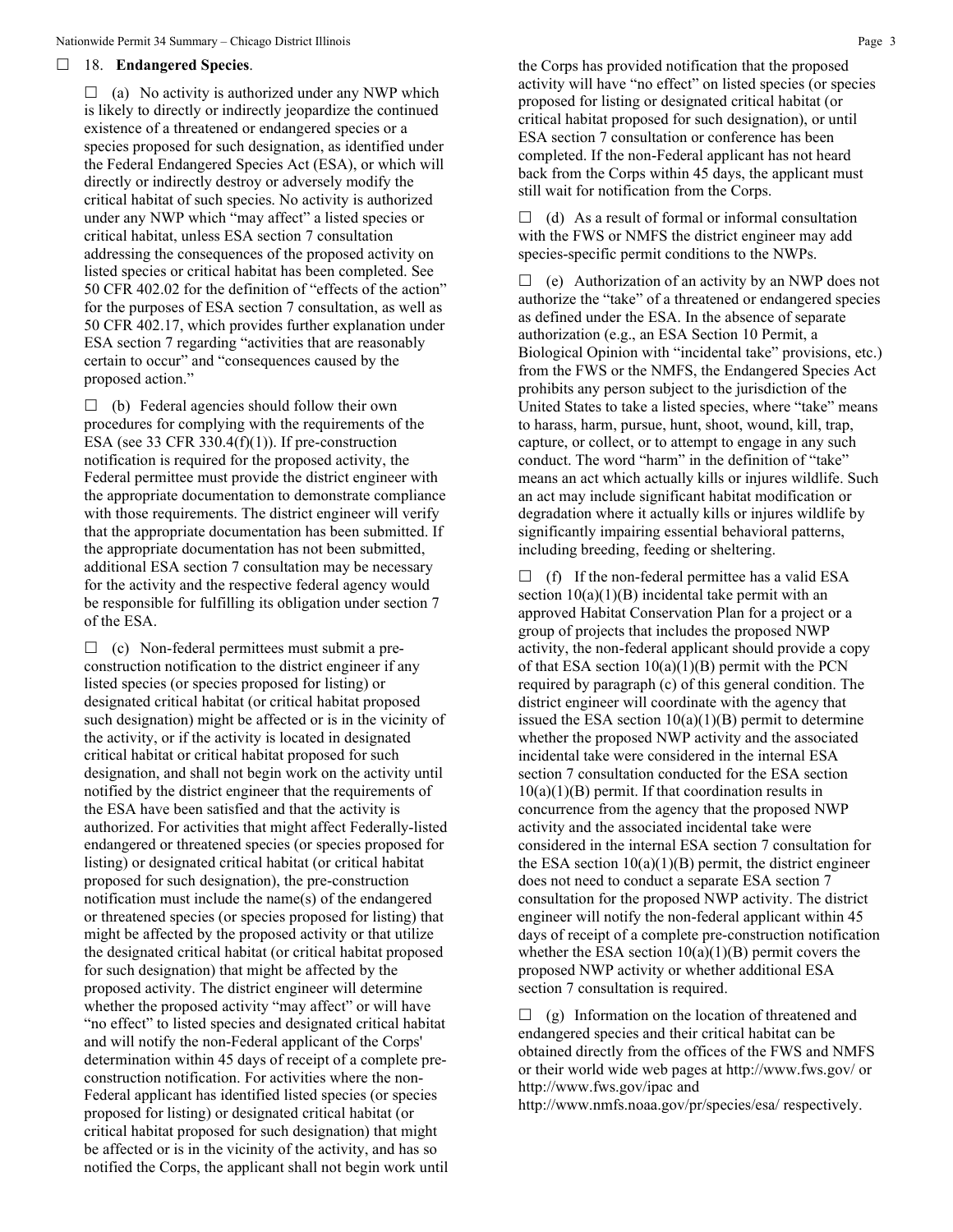19. **Migratory Birds and Bald and Golden Eagles**. The permittee is responsible for ensuring that an action authorized by NWP complies with the Migratory Bird Treaty Act and the Bald and Golden Eagle Protection Act. The permittee is responsible for contacting the appropriate local office of the U.S. Fish and Wildlife Service to determine what measures, if any, are necessary or appropriate to reduce adverse effects to migratory birds or eagles, including whether "incidental take" permits are necessary and available under the Migratory Bird Treaty Act or Bald and Golden Eagle Protection Act for a particular activity.

#### 20. **Historic Properties**.

 $\Box$  (a) No activity is authorized under any NWP which may have the potential to cause effects to properties listed, or eligible for listing, in the National Register of Historic Places until the requirements of Section 106 of the National Historic Preservation Act (NHPA) have been satisfied.

 $\Box$  (b) Federal permittees should follow their own procedures for complying with the requirements of section 106 of the National Historic Preservation Act (see 33 CFR 330.4 $(g)(1)$ ). If pre-construction notification is required for the proposed NWP activity, the Federal permittee must provide the district engineer with the appropriate documentation to demonstrate compliance with those requirements. The district engineer will verify that the appropriate documentation has been submitted. If the appropriate documentation is not submitted, then additional consultation under section 106 may be necessary. The respective federal agency is responsible for fulfilling its obligation to comply with section 106.

 $\Box$  (c) Non-federal permittees must submit a preconstruction notification to the district engineer if the NWP activity might have the potential to cause effects to any historic properties listed on, determined to be eligible for listing on, or potentially eligible for listing on the National Register of Historic Places, including previously unidentified properties. For such activities, the preconstruction notification must state which historic properties might have the potential to be affected by the proposed NWP activity or include a vicinity map indicating the location of the historic properties or the potential for the presence of historic properties. Assistance regarding information on the location of, or potential for, the presence of historic properties can be sought from the State Historic Preservation Officer, Tribal Historic Preservation Officer, or designated tribal representative, as appropriate, and the National Register of Historic Places (see 33 CFR  $330.4(g)$ ). When reviewing pre-construction notifications, district engineers will comply with the current procedures for addressing the requirements of section 106 of the National Historic Preservation Act. The district engineer shall make a reasonable and good faith effort to carry out appropriate identification efforts commensurate with potential impacts, which may include background research, consultation, oral history interviews, sample field investigation, and/or field survey. Based on the information submitted in the PCN and these identification efforts, the district engineer shall determine whether the proposed NWP activity has the potential to cause effects

on the historic properties. Section 106 consultation is not required when the district engineer determines that the activity does not have the potential to cause effects on historic properties (see 36 CFR 800.3(a)). Section 106 consultation is required when the district engineer determines that the activity has the potential to cause effects on historic properties. The district engineer will conduct consultation with consulting parties identified under 36 CFR 800.2(c) when he or she makes any of the following effect determinations for the purposes of section 106 of the NHPA: No historic properties affected, no adverse effect, or adverse effect.

 $\Box$  (d) Where the non-Federal applicant has identified historic properties on which the proposed NWP activity might have the potential to cause effects and has so notified the Corps, the non-Federal applicant shall not begin the activity until notified by the district engineer either that the activity has no potential to cause effects to historic properties or that NHPA section 106 consultation has been completed. For non-federal permittees, the district engineer will notify the prospective permittee within 45 days of receipt of a complete pre-construction notification whether NHPA section 106 consultation is required. If NHPA section 106 consultation is required, the district engineer will notify the non-Federal applicant that he or she cannot begin the activity until section 106 consultation is completed. If the non-Federal applicant has not heard back from the Corps within 45 days, the applicant must still wait for notification from the Corps.

 $\Box$  (e) Prospective permittees should be aware that section 110k of the NHPA (54 U.S.C. 306113) prevents the Corps from granting a permit or other assistance to an applicant who, with intent to avoid the requirements of section 106 of the NHPA, has intentionally significantly adversely affected a historic property to which the permit would relate, or having legal power to prevent it, allowed such significant adverse effect to occur, unless the Corps, after consultation with the Advisory Council on Historic Preservation (ACHP), determines that circumstances justify granting such assistance despite the adverse effect created or permitted by the applicant. If circumstances justify granting the assistance, the Corps is required to notify the ACHP and provide documentation specifying the circumstances, the degree of damage to the integrity of any historic properties affected, and proposed mitigation. This documentation must include any views obtained from the applicant, SHPO/THPO, appropriate Indian tribes if the undertaking occurs on or affects historic properties on tribal lands or affects properties of interest to those tribes, and other parties known to have a legitimate interest in the impacts to the permitted activity on historic properties.

 21. **Discovery of Previously Unknown Remains and Artifacts**. Permittees that discover any previously unknown historic, cultural or archeological remains and artifacts while accomplishing the activity authorized by NWP, they must immediately notify the district engineer of what they have found, and to the maximum extent practicable, avoid construction activities that may affect the remains and artifacts until the required coordination has been completed.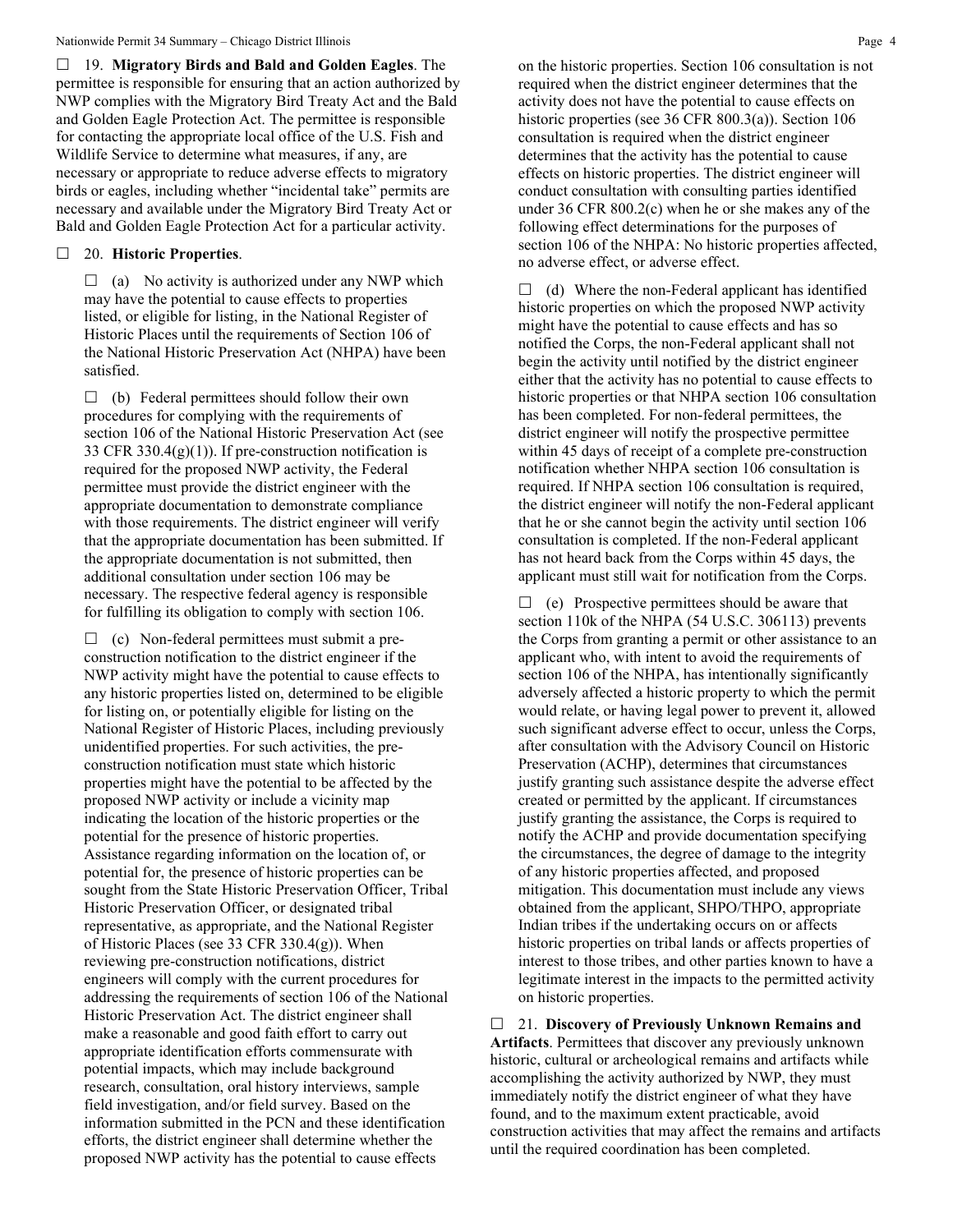Nationwide Permit 34 Summary – Chicago District Illinois **Page 5 Page 5** 

The district engineer will initiate the Federal, Tribal, and state coordination required to determine if the items or remains warrant a recovery effort or if the site is eligible for listing in the National Register of Historic Places.

 **22. Designated Critical Resource Waters**. Critical resource waters include, NOAA-managed marine sanctuaries and marine monuments, and National Estuarine Research Reserves. The district engineer may designate, after notice and opportunity for public comment, additional waters officially designated by a state as having particular environmental or ecological significance, such as outstanding national resource waters or state natural heritage sites. The district engineer may also designate additional critical resource waters after notice and opportunity for public comment.

 $\Box$  (a) Discharges of dredged or fill material into waters of the United States are not authorized by NWPs 7, 12, 14, 16, 17, 21, 29, 31, 35, 39, 40, 42, 43, 44, 49, 50, 51, 52, 57, and 58 for any activity within, or directly affecting, critical resource waters, including wetlands adjacent to such waters.

 $\Box$  (b) For NWPs 3, 8, 10, 13, 15, 18, 19, 22, 23, 25, 27, 28, 30, 33, 34, 36, 37, 38, and 54, notification is required in accordance with general condition 32, for any activity proposed by permittees in the designated critical resource waters including wetlands adjacent to those waters. The district engineer may authorize activities under these NWPs only after she or he determines that the impacts to the critical resource waters will be no more than minimal.

 **23. Mitigation**. The district engineer will consider the following factors when determining appropriate and practicable mitigation necessary to ensure that the individual and cumulative adverse environmental effects are no more than minimal:

 $\Box$  (a) The activity must be designed and constructed to avoid and minimize adverse effects, both temporary and permanent, to waters of the United States to the maximum extent practicable at the project site (i.e., on site).

 $\Box$  (b) Mitigation in all its forms (avoiding, minimizing, rectifying, reducing, or compensating for resource losses) will be required to the extent necessary to ensure that the individual and cumulative adverse environmental effects are no more than minimal.

 $\Box$  (c) Compensatory mitigation at a minimum one-forone ratio will be required for all wetland losses that exceed 1/10-acre and require pre-construction notification, unless the district engineer determines in writing that either some other form of mitigation would be more environmentally appropriate or the adverse environmental effects of the proposed activity are no more than minimal, and provides an activity-specific waiver of this requirement. For wetland losses of 1/10 acre or less that require pre-construction notification, the district engineer may determine on a case-by-case basis that compensatory mitigation is required to ensure that the activity results in only minimal adverse environmental effects.

 $\Box$  (d) Compensatory mitigation at a minimum one-forone ratio will be required for all losses of stream bed that exceed 3/100-acre and require pre-construction notification, unless the district engineer determines in writing that either some other form of mitigation would be more environmentally appropriate or the adverse environmental effects of the proposed activity are no more than minimal, and provides an activity-specific waiver of this requirement. This compensatory mitigation requirement may be satisfied through the restoration or enhancement of riparian areas next to streams in accordance with paragraph (e) of this general condition. For losses of stream bed of 3/100-acre or less that require pre-construction notification, the district engineer may determine on a case-by-case basis that compensatory mitigation is required to ensure that the activity results in only minimal adverse environmental effects. Compensatory mitigation for losses of streams should be provided, if practicable, through stream rehabilitation, enhancement, or preservation, since streams are difficultto-replace resources (see  $33 \text{ CFR } 332.3(e)(3)$ ).

 $\Box$  (e) Compensatory mitigation plans for NWP activities in or near streams or other open waters will normally include a requirement for the restoration or enhancement, maintenance, and legal protection (e.g., conservation easements) of riparian areas next to open waters. In some cases, the restoration or maintenance/protection of riparian areas may be the only compensatory mitigation required. If restoring riparian areas involves planting vegetation, only native species should be planted. The width of the required riparian area will address documented water quality or aquatic habitat loss concerns. Normally, the riparian area will be 25 to 50 feet wide on each side of the stream, but the district engineer may require slightly wider riparian areas to address documented water quality or habitat loss concerns. If it is not possible to restore or maintain/protect a riparian area on both sides of a stream, or if the waterbody is a lake or coastal waters, then restoring or maintaining/protecting a riparian area along a single bank or shoreline may be sufficient.

Where both wetlands and open waters exist on the project site, the district engineer will determine the appropriate compensatory mitigation (e.g., riparian areas and/or wetlands compensation) based on what is best for the aquatic environment on a watershed basis. In cases where riparian areas are determined to be the most appropriate form of minimization or compensatory mitigation, the district engineer may waive or reduce the requirement to provide wetland compensatory mitigation for wetland losses.

 $\Box$  (f) Compensatory mitigation projects provided to offset losses of aquatic resources must comply with the applicable provisions of 33 CFR part 332.

 $\Box$  (1) The prospective permittee is responsible for proposing an appropriate compensatory mitigation option if compensatory mitigation is necessary to ensure that the activity results in no more than minimal adverse environmental effects.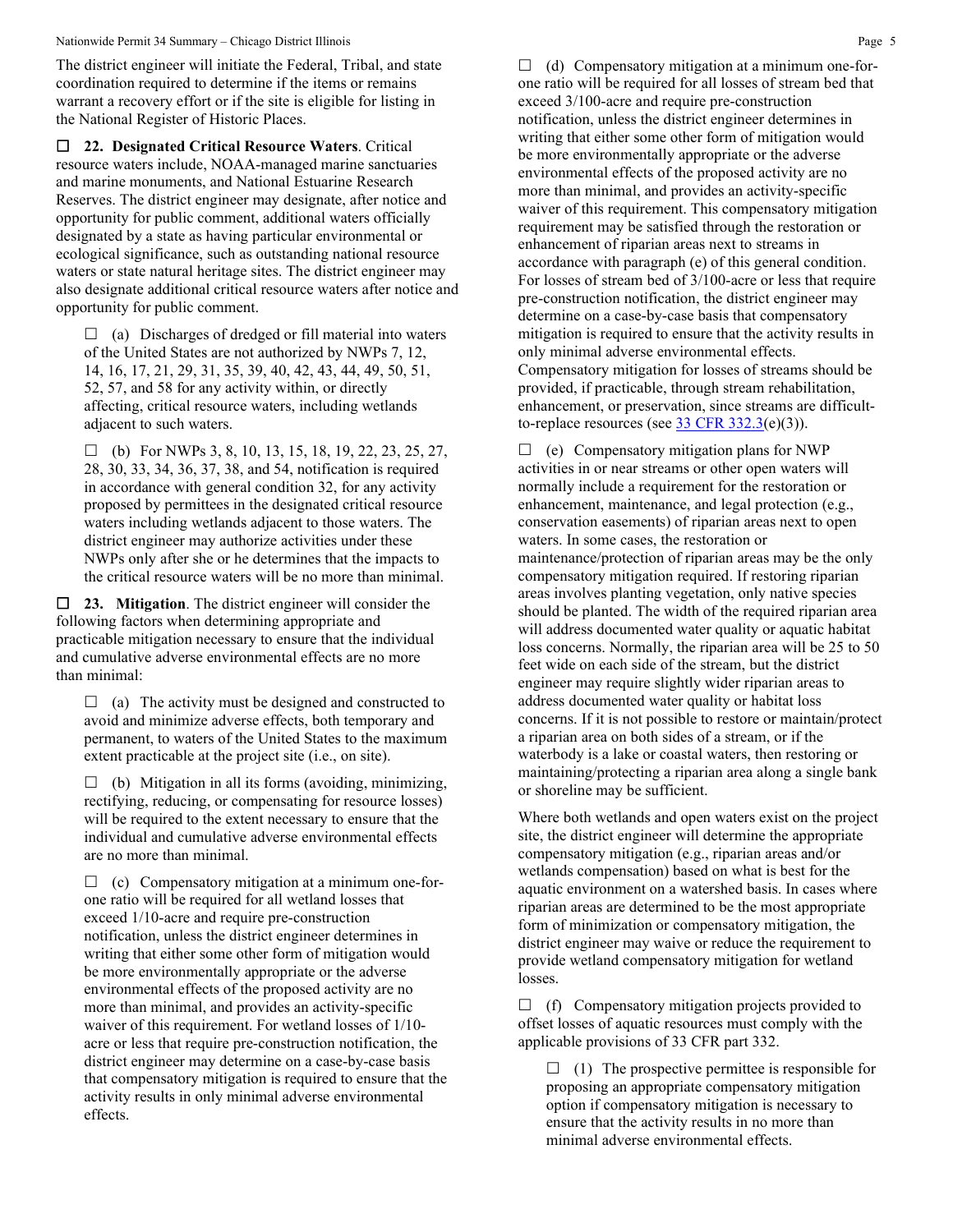For the NWPs, the preferred mechanism for providing compensatory mitigation is mitigation bank credits or in-lieu fee program credits (see 33 CFR  $332.3(b)(2)$  and  $(3)$ ). However, if an appropriate number and type of mitigation bank or in-lieu credits are not available at the time the PCN is submitted to the district engineer, the district engineer may approve the use of permittee-responsible mitigation.

 $\Box$  (2) The amount of compensatory mitigation required by the district engineer must be sufficient to ensure that the authorized activity results in no more than minimal individual and cumulative adverse environmental effects (see 33 CFR 330.1(e)(3)). (See also 33 CFR 332.3(f).)

 $\Box$  (3) Since the likelihood of success is greater and the impacts to potentially valuable uplands are reduced, aquatic resource restoration should be the first compensatory mitigation option considered for permittee-responsible mitigation.

 $\Box$  (4) If permittee-responsible mitigation is the proposed option, the prospective permittee is responsible for submitting a mitigation plan. A conceptual or detailed mitigation plan may be used by the district engineer to make the decision on the NWP verification request, but a final mitigation plan that addresses the applicable requirements of 33 CFR 332.4(c)(2) through (14) must be approved by the district engineer before the permittee begins work in waters of the United States, unless the district engineer determines that prior approval of the final mitigation plan is not practicable or not necessary to ensure timely completion of the required compensatory mitigation (see 33 CFR 332.3(k)(3)).

 $\Box$  (5) If mitigation bank or in-lieu fee program credits are the proposed option, the mitigation plan needs to address only the baseline conditions at the impact site and the number of credits to be provided (see 33 CFR 332.4(c)(1)(ii)).

 $\Box$  (6) Compensatory mitigation requirements (e.g., resource type and amount to be provided as compensatory mitigation, site protection, ecological performance standards, monitoring requirements) may be addressed through conditions added to the NWP authorization, instead of components of a compensatory mitigation plan (see 33 CFR  $332.4(c)(1)(ii)$ .

 $\Box$  (g) Compensatory mitigation will not be used to increase the acreage losses allowed by the acreage limits of the NWPs. For example, if an NWP has an acreage limit of 1/2-acre, it cannot be used to authorize any NWP activity resulting in the loss of greater than 1/2-acre of waters of the United States, even if compensatory mitigation is provided that replaces or restores some of the lost waters. However, compensatory mitigation can and should be used, as necessary, to ensure that an NWP activity already meeting the established acreage limits also satisfies the no more than minimal impact requirement for the NWPs.

 $\Box$  (h) Permittees may propose the use of mitigation banks, in-lieu fee programs, or permittee-responsible mitigation. When developing a compensatory mitigation proposal, the permittee must consider appropriate and practicable options consistent with the framework at 33 CFR 332.3(b). For activities resulting in the loss of marine or estuarine resources, permittee-responsible mitigation may be environmentally preferable if there are no mitigation banks or in-lieu fee programs in the area that have marine or estuarine credits available for sale or transfer to the permittee. For permittee-responsible mitigation, the special conditions of the NWP verification must clearly indicate the party or parties responsible for the implementation and performance of the compensatory mitigation project, and, if required, its long-term management.

 $\Box$  (i) Where certain functions and services of waters of the United States are permanently adversely affected by a regulated activity, such as discharges of dredged or fill material into waters of the United States that will convert a forested or scrub-shrub wetland to a herbaceous wetland in a permanently maintained utility line right-of-way, mitigation may be required to reduce the adverse environmental effects of the activity to the no more than minimal level.

 **24. Safety of Impoundment Structures**. To ensure that all impoundment structures are safely designed, the district engineer may require non-Federal applicants to demonstrate that the structures comply with established state dam safety criteria or have been designed by qualified persons. The district engineer may also require documentation that the design has been independently reviewed by similarly qualified persons, and appropriate modifications made to ensure safety.

# **25. Water Quality**.

 $\Box$  (a) Where the certifying authority (state, authorized tribe, or EPA, as appropriate) has not previously certified compliance of an NWP with CWA section 401, a CWA section 401 water quality certification for the proposed discharge must be obtained or waived (see [33 CFR](https://www.federalregister.gov/select-citation/2021/01/13/33-CFR-330.4) [330.4\(](https://www.federalregister.gov/select-citation/2021/01/13/33-CFR-330.4)c)). If the permittee cannot comply with all of the conditions of a water quality certification previously issued by certifying authority for the issuance of the NWP, then the permittee must obtain a water quality certification or waiver for the proposed discharge in order for the activity to be authorized by an NWP.

 $\Box$  (b) If the NWP activity requires pre-construction notification and the certifying authority has not previously certified compliance of an NWP with CWA section 401, the proposed discharge is not authorized by an NWP until water quality certification is obtained or waived. If the certifying authority issues a water quality certification for the proposed discharge, the permittee must submit a copy of the certification to the district engineer. The discharge is not authorized by an NWP until the district engineer has notified the permittee that the water quality certification requirement has been satisfied by the issuance of a water quality certification or a waiver.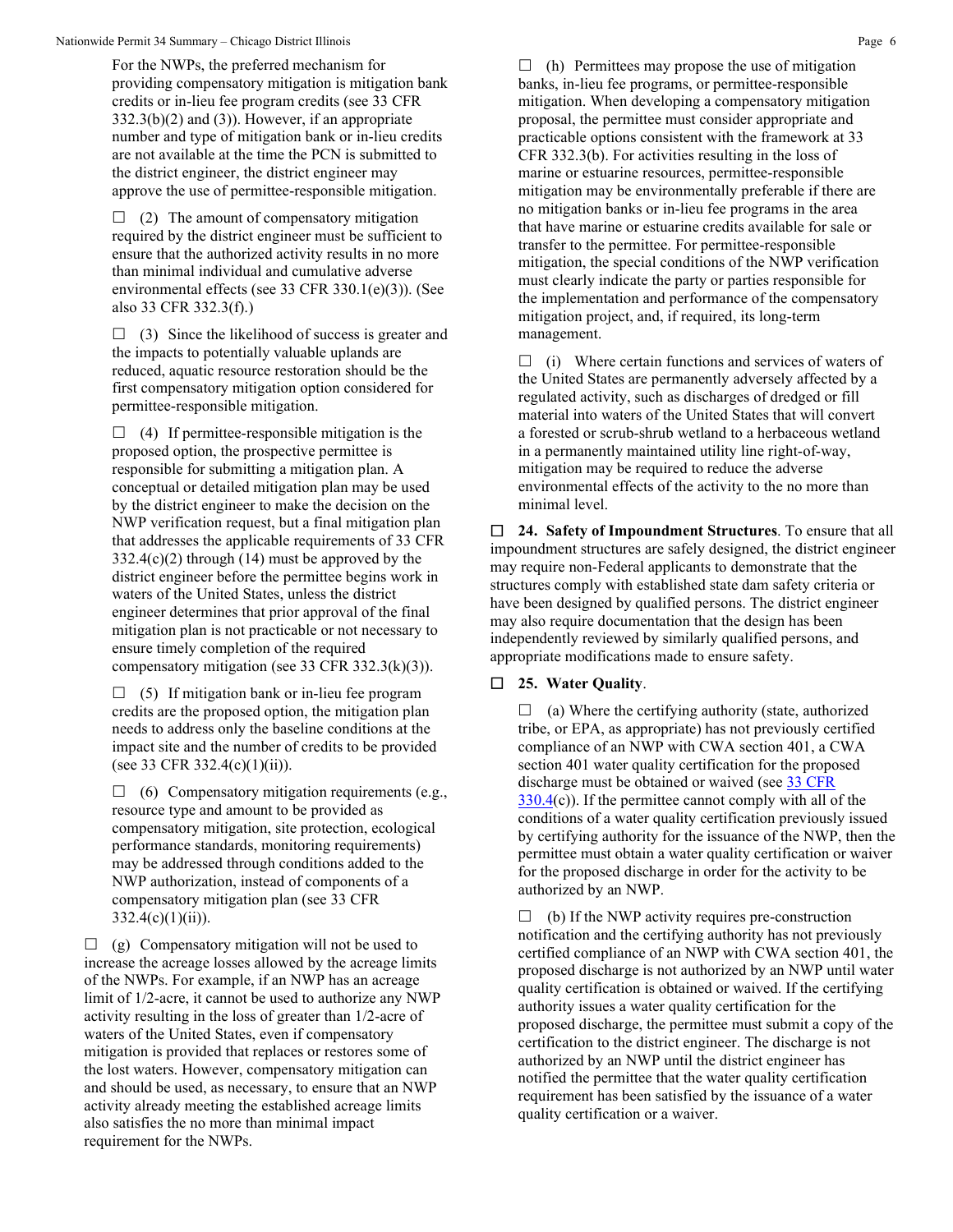$\Box$  (c) The district engineer or certifying authority may require additional water quality management measures to ensure that the authorized activity does not result in more than minimal degradation of water quality.

 **26. Coastal Zone Management**. In coastal states where an NWP has not previously received a state coastal zone management consistency concurrence, an individual state coastal zone management consistency concurrence must be obtained, or a presumption of concurrence must occur (see 33 CFR 330.4(d)). If the permittee cannot comply with all of the conditions of a coastal zone management consistency concurrence previously issued by the state, then the permittee must obtain an individual coastal zone management consistency concurrence or presumption of concurrence in order for the activity to be authorized by NWP. The district engineer or a state may require additional measures to ensure that the authorized activity is consistent with state coastal zone management requirements.

 **27. Regional and Case-By-Case Conditions**. The activity must comply with any regional conditions that may have been added by the Division Engineer (see 33 CFR 330.4(e)) and with any case specific conditions added by the Corps or by the state, Indian Tribe, or U.S. EPA in its CWA section 401 Water Quality Certification, or by the state in its Coastal Zone Management Act consistency determination.

 **28. Use of Multiple Nationwide Permits**. The use of more than one NWP for a single and complete project is authorized, subject to the following restrictions:

 $\Box$  (a) If only one of the NWPs used to authorize the single and complete project has a specified acreage limit, the acreage loss of waters of the United States cannot exceed the acreage limit of the NWP with the highest specified acreage limit. For example, if a road crossing over tidal waters is constructed under NWP 14, with associated bank stabilization authorized by NWP 13, the maximum acreage loss of waters of the United States for the total project cannot exceed 1/3-acre.

 $\Box$  (b) If one or more of the NWPs used to authorize the single and complete project has specified acreage limits, the acreage loss of waters of the United States authorized by those NWPs cannot exceed their respective specified acreage limits. For example, if a commercial development is constructed under NWP 39, and the single and complete project includes the filling of an upland ditch authorized by NWP 46, the maximum acreage loss of waters of the United States for the commercial development under NWP 39 cannot exceed 1/2-acre, and the total acreage loss of waters of United States due to the NWP 39 and 46 activities cannot exceed 1 acre.

 **29. Transfer of Nationwide Permit Verifications**. If the permittee sells the property associated with a nationwide permit verification, the permittee may transfer the nationwide permit verification to the new owner by submitting a letter to the appropriate Corps district office to validate the transfer. A copy of the nationwide permit verification must be attached to the letter, and the letter must contain the following statement and signature:

"When the structures or work authorized by this nationwide permit are still in existence at the time the property is transferred, the terms and conditions of this nationwide permit, including any special conditions, will continue to be binding on the new owner(s) of the property. To validate the transfer of this nationwide permit and the associated liabilities associated with compliance with its terms and conditions, have the transferee sign and date below."

(Transferee)

## (Date)

 **30. Compliance Certification**. Each permittee who receives an NWP verification letter from the Corps must provide a signed certification documenting completion of the authorized activity and implementation of any required compensatory mitigation. The success of any required permittee-responsible mitigation, including the achievement of ecological performance standards, will be addressed separately by the district engineer.

The Corps will provide the permittee the certification document with the NWP verification letter. The certification document will include:

 $\Box$  (a) A statement that the authorized activity was done in accordance with the NWP authorization, including any general, regional, or activity-specific conditions;

 $\Box$  (b) A statement that the implementation of any required compensatory mitigation was completed in accordance with the permit conditions. If credits from a mitigation bank or in-lieu fee program are used to satisfy the compensatory mitigation requirements, the certification must include the documentation required by 33 CFR 332.3(l)(3) to confirm that the permittee secured the appropriate number and resource type of credits; and

 $\Box$  (c) The signature of the permittee certifying the completion of the activity and mitigation.

The completed certification document must be submitted to the district engineer within 30 days of completion of the authorized activity or the implementation of any required compensatory mitigation, whichever occurs later.

 **31. Activities Affecting Structures or Works Built by the United States.** If an NWP activity also requires review by, or permission from, the Corps pursuant to 33 U.S.C. 408 because it will alter or temporarily or permanently occupy or use a U.S. Army Corps of Engineers (USACE) federally authorized Civil Works project (a "USACE project"), the prospective permittee must submit a pre-construction notification. See paragraph (b)(10) of general condition 32. An activity that requires section 408 permission and/or review is not authorized by NWP until the appropriate Corps office issues the section 408 permission or completes its review to alter, occupy, or use the USACE project, and the district engineer issues a written NWP verification.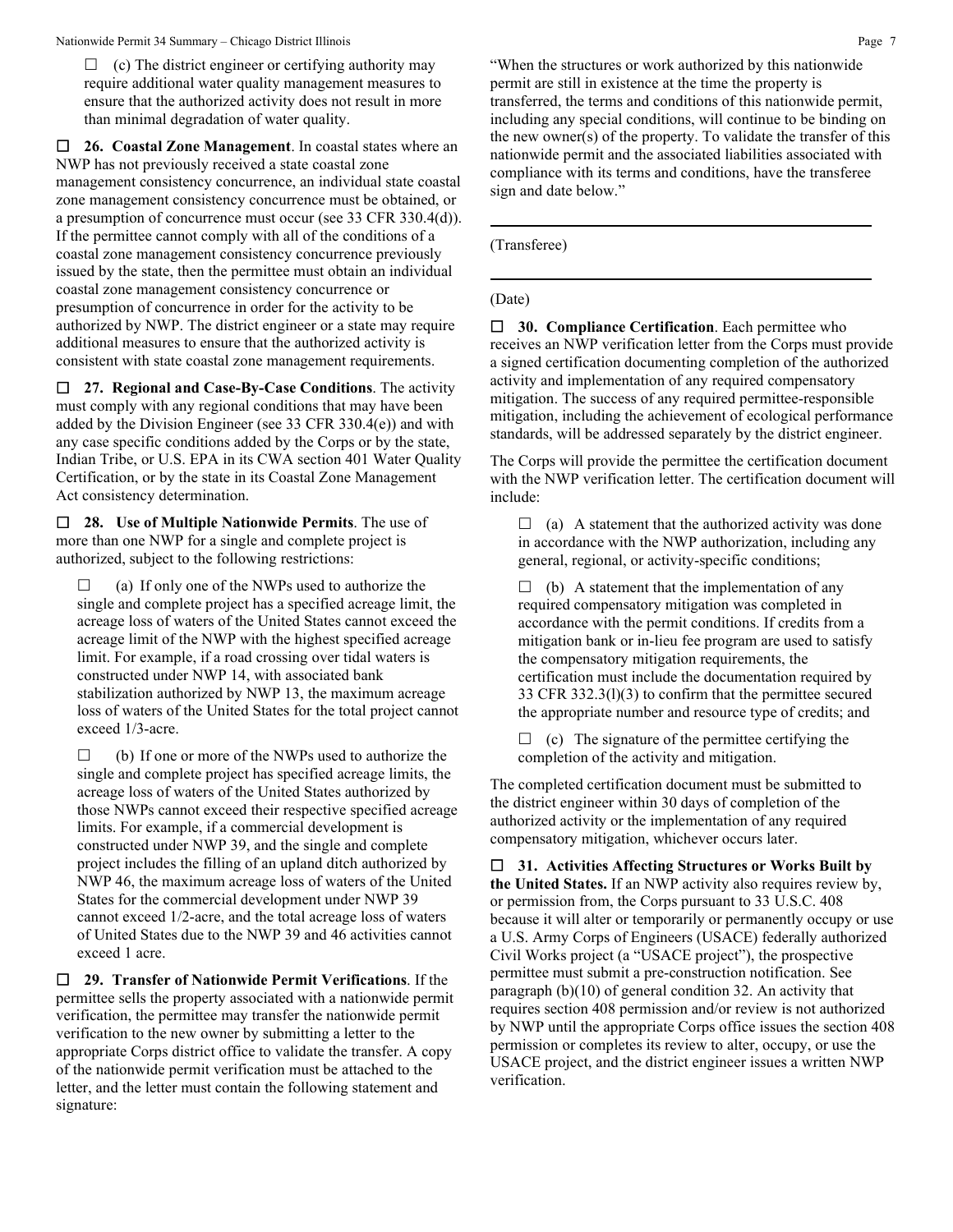## **32. Pre-Construction Notification**.

 $\Box$  (a) **Timing**. Where required by the terms of the NWP, the prospective permittee must notify the district engineer by submitting a pre-construction notification (PCN) as early as possible. The district engineer must determine if the PCN is complete within 30 calendar days of the date of receipt and, if the PCN is determined to be incomplete, notify the prospective permittee within that 30 day period to request the additional information necessary to make the PCN complete. The request must specify the information needed to make the PCN complete. As a general rule, district engineers will request additional information necessary to make the PCN complete only once. However, if the prospective permittee does not provide all of the requested information, then the district engineer will notify the prospective permittee that the PCN is still incomplete and the PCN review process will not commence until all of the requested information has been received by the district engineer. The prospective permittee shall not begin the activity until either:

 $\Box$  (1) He or she is notified in writing by the district engineer that the activity may proceed under the NWP with any special conditions imposed by the district or division engineer; or

 $\Box$  (2) 45 calendar days have passed from the district engineer's receipt of the complete PCN and the prospective permittee has not received written notice from the district or division engineer. However, if the permittee was required to notify the Corps pursuant to general condition 18 that listed species or critical habitat might be affected or are in the vicinity of the activity, or to notify the Corps pursuant to general condition 20 that the activity might have the potential to cause effects to historic properties, the permittee cannot begin the activity until receiving written notification from the Corps that there is "no effect" on listed species or "no potential to cause effects" on historic properties, or that any consultation required under Section 7 of the Endangered Species Act (see 33 CFR 330.4(f)) and/or section 106 of the National Historic Preservation Act (see 33 CFR 330.4(g)) has been completed. If the proposed activity requires a written waiver to exceed specified limits of an NWP, the permittee may not begin the activity until the district engineer issues the waiver. If the district or division engineer notifies the permittee in writing that an individual permit is required within 45 calendar days of receipt of a complete PCN, the permittee cannot begin the activity until an individual permit has been obtained. Subsequently, the permittee's right to proceed under the NWP may be modified, suspended, or revoked only in accordance with the procedure set forth in 33 CFR 330.5(d)(2).

 (b) **Contents of Pre-Construction Notification**. The PCN must be in writing and include the following information:

 $\Box$  (1) Name, address and telephone numbers of the prospective permittee;

 $\Box$  (2) Location of the proposed activity;

 $\Box$  (3) Identify the specific NWP or NWP(s) the prospective permittee wants to use to authorize the proposed activity;

 $\Box$  (4) (i) A description of the proposed activity; the activity's purpose; direct and indirect adverse environmental effects the activity would cause, including the anticipated amount of loss of wetlands, other special aquatic sites, and other waters expected to result from the NWP activity, in acres, linear feet, or other appropriate unit of measure; a description of any proposed mitigation measures intended to reduce the adverse environmental effects caused by the proposed activity; and any other NWP(s), regional general permit(s), or individual permit(s) used or intended to be used to authorize any part of the proposed project or any related activity, including other separate and distant crossings for linear projects that require Department of the Army authorization but do not require pre-construction notification.The description of the proposed activity and any proposed mitigation measures should be sufficiently detailed to allow the district engineer to determine that the adverse environmental effects of the activity will be no more than minimal and to determine the need for compensatory mitigation or other mitigation measures.

 $\Box$  (ii) For linear projects where one or more single and complete crossings require preconstruction notification, the PCN must include the quantity of anticipated losses of wetlands, other special aquatic sites, and other waters for each single and complete crossing of those wetlands, other special aquatic sites, and other waters (including those single and complete crossings authorized by NWP but do not require PCNs). This information will be used by the district engineer to evaluate the cumulative adverse environmental effects of the proposed linear project, and does not change those non-PCN NWP activities into NWP PCNs.

 $\Box$  (iii) Sketches should be provided when necessary to show that the activity complies with the terms of the NWP. (Sketches usually clarify the activity and when provided results in a quicker decision. Sketches should contain sufficient detail to provide an illustrative description of the proposed activity (e.g., a conceptual plan), but do not need to be detailed engineering plans);

 $\Box$  (5) The PCN must include a delineation of wetlands, other special aquatic sites, and other waters, such as lakes and ponds, perennial, and intermittent, on the project site. Wetland delineations must be prepared in accordance with the current method required by the Corps. The permittee may ask the Corps to delineate the special aquatic sites and other waters on the project site, but there may be a delay if the Corps does the delineation, especially if the project site is large or contains many wetlands,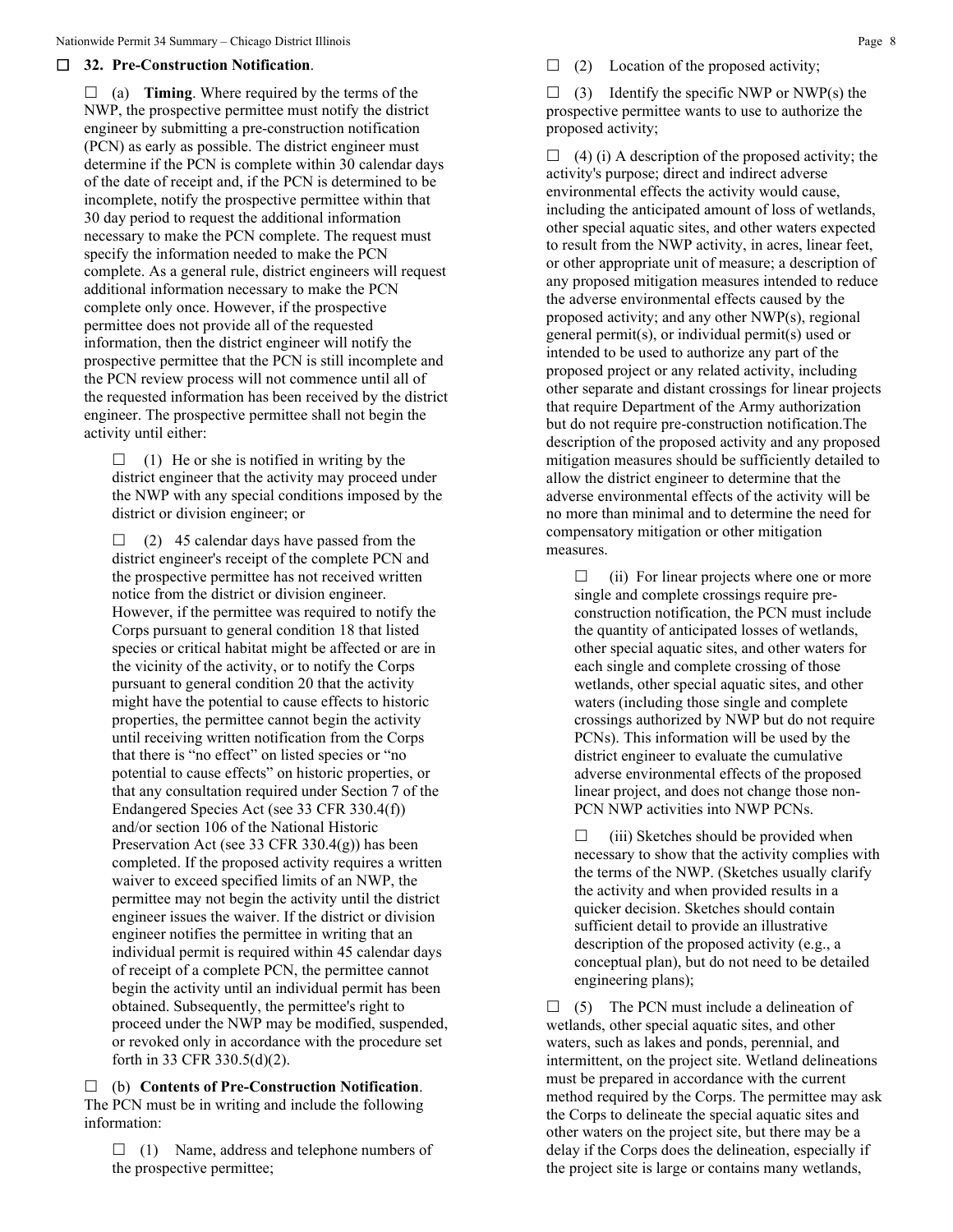other special aquatic sites, and other waters. Furthermore, the 45-day period will not start until the delineation has been submitted to or completed by the Corps, as appropriate;

 $\Box$  (6) If the proposed activity will result in the loss of greater than 1/10-acre of wetlands or 3/100 acre of stream bed and a PCN is required, the prospective permittee must submit a statement describing how the mitigation requirement will be satisfied, or explaining why the adverse environmental effects are no more than minimal and why compensatory mitigation should not be required. As an alternative, the prospective permittee may submit a conceptual or detailed mitigation plan.

 $\Box$  (7) For non-federal permittees, if any listed species (or species proposed for listing) or designated critical habitat (or critical habitat proposed for such designation) might be affected or is in the vicinity of the activity, or if the activity is located in designated critical habitat (or critical habitat proposed for such designation), the PCN must include the name(s) of those endangered or threatened species (or species proposed for listing) that might be affected by the proposed activity or utilize the designated critical habitat (or critical habitat proposed for such designation) that might be affected by the proposed activity. For NWP activities that require pre-construction notification, Federal permittees must provide documentation demonstrating compliance with the Endangered Species Act;

 $\Box$  (8) For non-federal permittees, if the NWP activity might have the potential to cause effects to a historic property listed on, determined to be eligible for listing on, or potentially eligible for listing on, the National Register of Historic Places, the PCN must state which historic property might have the potential to be affected by the proposed activity or include a vicinity map indicating the location of the historic property. For NWP activities that require preconstruction notification, Federal permittees must provide documentation demonstrating compliance with section 106 of the National Historic Preservation Act;

 $\Box$  (9) For an activity that will occur in a component of the National Wild and Scenic River System, or in a river officially designated by Congress as a "study river" for possible inclusion in the system while the river is in an official study status, the PCN must identify the Wild and Scenic River or the "study river" (see general condition 16); and

 $\Box$  (10) For an NWP activity that requires permission from, or review by, the Corps pursuant to 33 U.S.C. 408 because it will alter or temporarily or permanently occupy or use a U.S. Army Corps of Engineers federally authorized civil works project, the pre-construction notification must include a statement confirming that the project proponent has submitted a written request for section 408

permission from, or review by, the Corps office having jurisdiction over that USACE project.

 (c) **Form of Pre-Construction Notification.** The nationwide permit pre-construction notification form (Form ENG 6082) should be used for NWP PCNs. A letter containing the required information may also be used. Applicants may provide electronic files of PCNs and supporting materials if the district engineer has established tools and procedures for electronic submittals.

(d) **Agency Coordination**:

 $\Box$  (1) The district engineer will consider any comments from Federal and state agencies concerning the proposed activity's compliance with the terms and conditions of the NWPs and the need for mitigation to reduce the activity's adverse environmental effects so that they are no more than minimal.

 $\Box$  (2) Agency coordination is required for:

i) All NWP activities that require preconstruction notification and result in the loss of greater than 1/2-acre of waters of the United States;

ii) NWP 13 activities in excess of 500 linear feet, fills greater than one cubic yard per running foot, or involve discharges of dredged or fill material into special aquatic sites; and

(iii) NWP 54 activities in excess of 500 linear feet, or that extend into the waterbody more than 30 feet from the mean low water line in tidal waters or the ordinary high water mark in the Great Lakes.

 $\Box$  (3) When agency coordination is required, the district engineer will immediately provide (e.g., via email, facsimile transmission, overnight mail, or other expeditious manner) a copy of the complete PCN to the appropriate Federal or state offices (FWS, state natural resource or water quality agency, EPA, and, if appropriate, the NMFS). With the exception of NWP 37, these agencies will have 10 calendar days from the date the material is transmitted to notify the district engineer via telephone, facsimile transmission, or email that they intend to provide substantive, site-specific comments. The comments must explain why the agency believes the adverse environmental effects will be more than minimal. If so contacted by an agency, the district engineer will wait an additional 15 calendar days before making a decision on the pre-construction notification. The district engineer will fully consider agency comments received within the specified time frame concerning the proposed activity's compliance with the terms and conditions of the NWPs, including the need for mitigation to ensure that the net adverse environmental effects of the proposed activity are no more than minimal. The district engineer will provide no response to the resource agency, except as provided below. The district engineer will indicate in the administrative record associated with each pre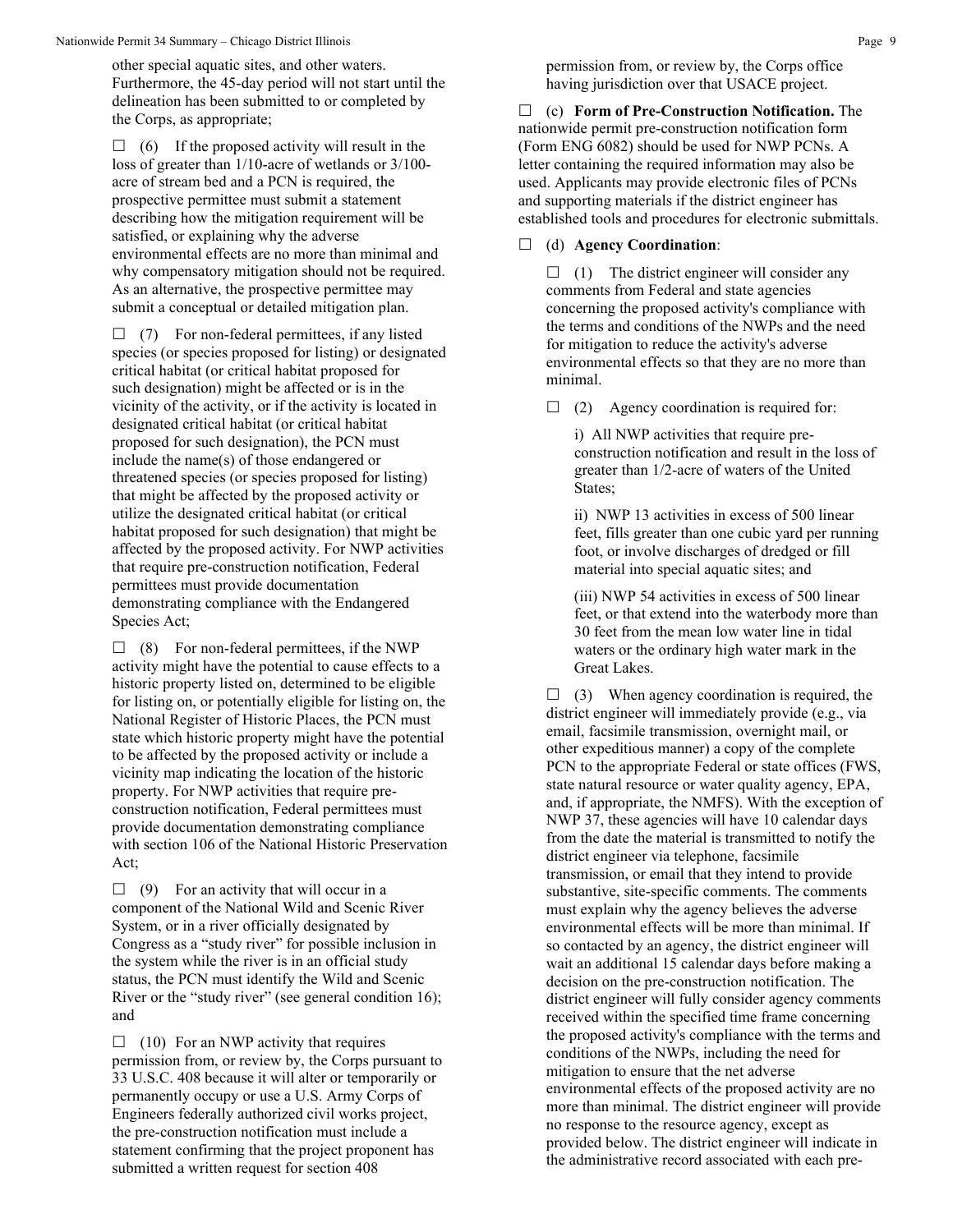construction notification that the resource agencies' concerns were considered. For NWP 37, the emergency watershed protection and rehabilitation activity may proceed immediately in cases where there is an unacceptable hazard to life or a significant loss of property or economic hardship will occur. The district engineer will consider any comments received to decide whether the NWP 37 authorization should be modified, suspended, or revoked in accordance with the procedures at 33 CFR 330.5.

 $\Box$  (4) In cases of where the prospective permittee is not a Federal agency, the district engineer will provide a response to NMFS within 30 calendar days of receipt of any Essential Fish Habitat conservation recommendations, as required by section 305(b)(4)(B) of the Magnuson-Stevens Fishery Conservation and Management Act.

 $\Box$  (5) Applicants are encouraged to provide the Corps with either electronic files or multiple copies of pre-construction notifications to expedite agency coordination.

### **C. District Engineer's Decision**

 $\Box$  1. In reviewing the PCN for the proposed activity, the district engineer will determine whether the activity authorized by the NWP will result in more than minimal individual or cumulative adverse environmental effects or may be contrary to the public interest. If a project proponent requests authorization by a specific NWP, the district engineer should issue the NWP verification for that activity if it meets the terms and conditions of that NWP, unless he or she determines, after considering mitigation, that the proposed activity will result in more than minimal individual and cumulative adverse effects on the aquatic environment and other aspects of the public interest and exercises discretionary authority to require an individual permit for the proposed activity. For a linear project, this determination will include an evaluation of the single and complete crossings of waters of the United States that require PCNs to determine whether they individually satisfy the terms and conditions of the NWP(s), as well as the cumulative effects caused by all of the crossings of waters of the United States authorized by NWP. If an applicant requests a waiver of an applicable limit, as provided for in NWPs 13, 36, or 54, the district engineer will only grant the waiver upon a written determination that the NWP activity will result in only minimal individual and cumulative adverse environmental effects.

 $\Box$  2. When making minimal adverse environmental effects determinations the district engineer will consider the direct and indirect effects caused by the NWP activity. He or she will also consider the cumulative adverse environmental effects caused by activities authorized by NWP and whether those cumulative adverse environmental effects are no more than minimal. The district engineer will also consider site specific factors, such as the environmental setting in the vicinity of the NWP activity, the type of resource that will be affected by the NWP activity, the functions provided by the aquatic resources that will be affected by the NWP activity, the degree or magnitude to which the aquatic resources perform those functions, the extent that aquatic resource functions will be lost as a result of the NWP activity (e.g.,

partial or complete loss), the duration of the adverse effects (temporary or permanent), the importance of the aquatic resource functions to the region (e.g., watershed or ecoregion), and mitigation required by the district engineer. If an appropriate functional or condition assessment method is available and practicable to use, that assessment method may be used by the district engineer to assist in the minimal adverse environmental effects determination. The district engineer may add case-specific special conditions to the NWP authorization to address site-specific environmental concerns.

 $\Box$  3. If the proposed activity requires a PCN and will result in a loss of greater than 1/10-acre of wetlands or 3/100 acre of stream bed, the prospective permittee should submit a mitigation proposal with the PCN. Applicants may also propose compensatory mitigation for NWP activities with smaller impacts, or for impacts to other types of waters. The district engineer will consider any proposed compensatory mitigation or other mitigation measures the applicant has included in the proposal in determining whether the net adverse environmental effects of the proposed activity are no more than minimal. The compensatory mitigation proposal may be either conceptual or detailed. If the district engineer determines that the activity complies with the terms and conditions of the NWP and that the adverse environmental effects are no more than minimal, after considering mitigation, the district engineer will notify the permittee and include any activity-specific conditions in the NWP verification the district engineer deems necessary. Conditions for compensatory mitigation requirements must comply with the appropriate provisions at  $33 \text{ CFR } 332.3$ (k). The district engineer must approve the final mitigation plan before the permittee commences work in waters of the United States, unless the district engineer determines that prior approval of the final mitigation plan is not practicable or not necessary to ensure timely completion of the required compensatory mitigation. If the prospective permittee elects to submit a compensatory mitigation plan with the PCN, the district engineer will expeditiously review the proposed compensatory mitigation plan. The district engineer must review the proposed compensatory mitigation plan within 45 calendar days of receiving a complete PCN and determine whether the proposed mitigation would ensure that the NWP activity results in no more than minimal adverse environmental effects. If the net adverse environmental effects of the NWP activity (after consideration of the mitigation proposal) are determined by the district engineer to be no more than minimal, the district engineer will provide a timely written response to the applicant. The response will state that the NWP activity can proceed under the terms and conditions of the NWP, including any activity-specific conditions added to the NWP authorization by the district engineer.

 $\Box$  4. If the district engineer determines that the adverse environmental effects of the proposed activity are more than minimal, then the district engineer will notify the applicant either: (a) That the activity does not qualify for authorization under the NWP and instruct the applicant on the procedures to seek authorization under an individual permit; (b) that the activity is authorized under the NWP subject to the applicant's submission of a mitigation plan that would reduce the adverse environmental effects so that they are no more than minimal; or (c) that the activity is authorized under the NWP with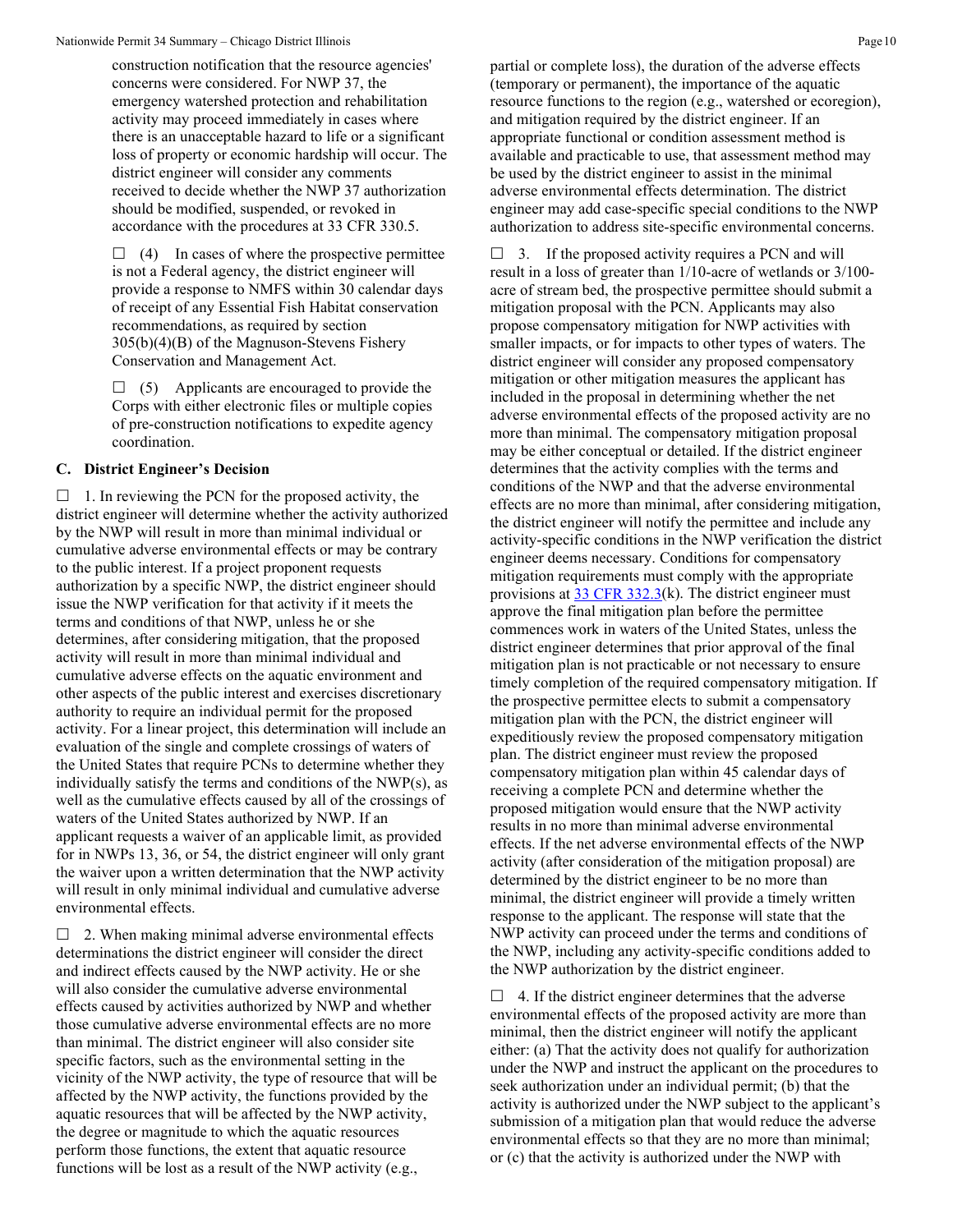#### Nationwide Permit 34 Summary – Chicago District Illinois Page 11

specific modifications or conditions. Where the district engineer determines that mitigation is required to ensure no more than minimal adverse environmental effects, the activity will be authorized within the 45-day PCN period (unless additional time is required to comply with general conditions 18, 20, and/or 31), with activity-specific conditions that state the mitigation requirements. The authorization will include the necessary conceptual or detailed mitigation plan or a requirement that the applicant submit a mitigation plan that would reduce the adverse environmental effects so that they are no more than minimal. When compensatory mitigation is required, no work in waters of the United States may occur until the district engineer has approved a specific mitigation plan or has determined that prior approval of a final mitigation plan is not practicable or not necessary to ensure timely completion of the required compensatory mitigation.

## D. **Further Information**

1. District engineers have authority to determine if an activity complies with the terms and conditions of an NWP.

2. NWPs do not obviate the need to obtain other federal, state, or local permits, approvals, or authorizations required by law.

3. NWPs do not grant any property rights or exclusive privileges.

4. NWPs do not authorize any injury to the property or rights of others.

5. NWPs do not authorize interference with any existing or proposed Federal project (see general condition 31).

#### E. **Definitions**

**Best management practices (BMPs)**: Policies, practices, procedures, or structures implemented to mitigate the adverse environmental effects on surface water quality resulting from development. BMPs are categorized as structural or nonstructural.

**Compensatory mitigation**: The restoration (re-establishment or rehabilitation), establishment (creation), enhancement, and/or in certain circumstances preservation of aquatic resources for the purposes of offsetting unavoidable adverse impacts which remain after all appropriate and practicable avoidance and minimization has been achieved.

**Currently serviceable**: Useable as is or with some maintenance, but not so degraded as to essentially require reconstruction.

**Direct effects**: Effects that are caused by the activity and occur at the same time and place.

**Discharge**: The term "discharge" means any discharge of dredged or fill material into waters of the United States.

**Ecological reference:** A model used to plan and design an aquatic habitat and riparian area restoration, enhancement, or establishment activity under NWP 27. An ecological reference may be based on the structure, functions, and dynamics of an aquatic habitat type or a riparian area type that currently exists in the region where the proposed NWP 27 activity is located. Alternatively, an ecological reference may be based on a conceptual model for the aquatic habitat type or riparian area type to be restored, enhanced, or established as a result of the proposed NWP 27 activity. An ecological reference takes into account the range of variation of the aquatic habitat type or riparian area type in the region.

**Enhancement**: The manipulation of the physical, chemical, or biological characteristics of an aquatic resource to heighten, intensify, or improve a specific aquatic resource function(s). Enhancement results in the gain of selected aquatic resource function(s), but may also lead to a decline in other aquatic resource function(s). Enhancement does not result in a gain in aquatic resource area.

**Establishment (creation):** The manipulation of the physical, chemical, or biological characteristics present to develop an aquatic resource that did not previously exist at an upland site. Establishment results in a gain in aquatic resource area.

**High Tide Line**: The line of intersection of the land with the water's surface at the maximum height reached by a rising tide. The high tide line may be determined, in the absence of actual data, by a line of oil or scum along shore objects, a more or less continuous deposit of fine shell or debris on the foreshore or berm, other physical markings or characteristics, vegetation lines, tidal gages, or other suitable means that delineate the general height reached by a rising tide. The line encompasses spring high tides and other high tides that occur with periodic frequency but does not include storm surges in which there is a departure from the normal or predicted reach of the tide due to the piling up of water against a coast by strong winds such as those accompanying a hurricane or other intense storm.

**Historic Property**: Any prehistoric or historic district, site (including archaeological site), building, structure, or other object included in, or eligible for inclusion in, the National Register of Historic Places maintained by the Secretary of the Interior. This term includes artifacts, records, and remains that are related to and located within such properties. The term includes properties of traditional religious and cultural importance to an Indian tribe or Native Hawaiian organization and that meet the National Register criteria (36 CFR part 60).

**Independent utility**: A test to determine what constitutes a single and complete non-linear project in the Corps Regulatory Program. A project is considered to have independent utility if it would be constructed absent the construction of other projects in the project area. Portions of a multi-phase project that depend upon other phases of the project do not have independent utility. Phases of a project that would be constructed even if the other phases were not built can be considered as separate single and complete projects with independent utility.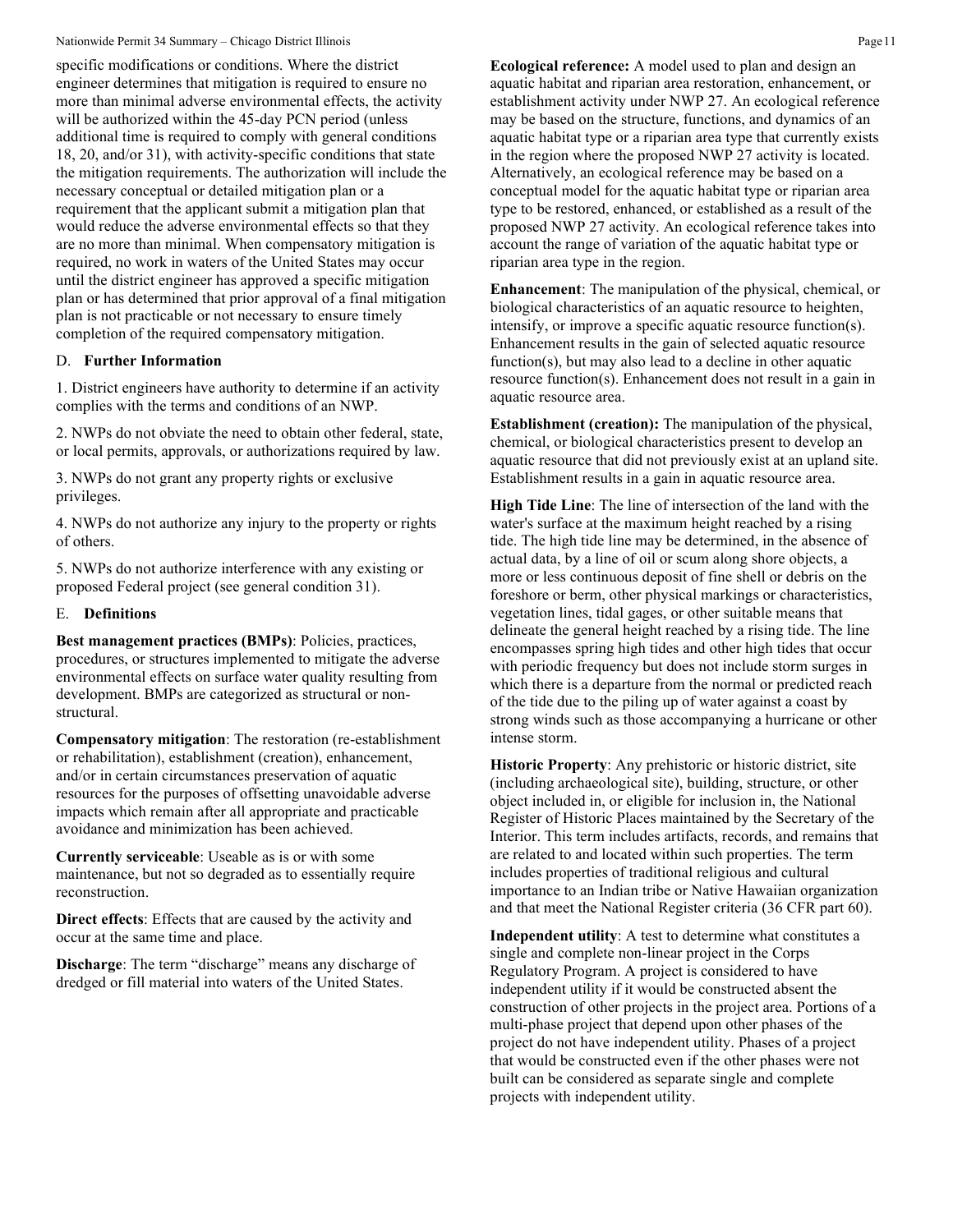#### Nationwide Permit 34 Summary – Chicago District Illinois **Page 12** Page 12

**Indirect effects**: Effects that are caused by the activity and are later in time or farther removed in distance, but are still reasonably foreseeable.

**Loss of waters of the United States**: Waters of the United States that are permanently adversely affected by filling, flooding, excavation, or drainage because of the regulated activity. The loss of stream bed includes the acres of stream bed that are permanently adversely affected by filling or excavation because of the regulated activity. Permanent adverse effects include permanent discharges of dredged or fill material that change an aquatic area to dry land, increase the bottom elevation of a waterbody, or change the use of a waterbody. The acreage of loss of waters of the United States is a threshold measurement of the impact to jurisdictional waters for determining whether a project may qualify for an NWP; it is not a net threshold that is calculated after considering compensatory mitigation that may be used to offset losses of aquatic functions and services. Waters of the United States temporarily filled, flooded, excavated, or drained, but restored to pre-construction contours and elevations after construction, are not included in the measurement of loss of waters of the United States. Impacts resulting from activities that do not require Department of the Army authorization, such as activities eligible for exemptions under section 404(f) of the Clean Water Act, are not considered when calculating the loss of waters of the United States.

**Navigable waters:** Waters subject to section 10 of the Rivers and Harbors Act of 1899. These waters are defined at 33 CFR part 329.

**Non-tidal wetland**: A non-tidal wetland is a wetland that is not subject to the ebb and flow of tidal waters. Non-tidal wetlands contiguous to tidal Start Printed Page 57394waters are located landward of the high tide line (i.e., spring high tide line).

**Open water:** For purposes of the NWPs, an open water is any area that in a year with normal patterns of precipitation has water flowing or standing above ground to the extent that an ordinary high water mark can be determined. Aquatic vegetation within the area of flowing or standing water is either non-emergent, sparse, or absent. Vegetated shallows are considered to be open waters. Examples of "open waters" include rivers, streams, lakes, and ponds.

**Ordinary High Water Mark**: The term ordinary high water mark means that line on the shore established by the fluctuations of water and indicated by physical characteristics such as a clear, natural line impressed on the bank, shelving, changes in the character of soil, destruction of terrestrial vegetation, the presence of litter and debris, or other appropriate means that consider the characteristics of the surrounding areas.

**Perennial stream**: A perennial stream has surface water flowing continuously year-round during a typical year.

**Practicable**: Available and capable of being done after taking into consideration cost, existing technology, and logistics in light of overall project purposes.

**Pre-construction notification:** A request submitted by the project proponent to the Corps for confirmation that a particular activity is authorized by nationwide permit. The request may be a permit application, letter, or similar document that includes information about the proposed work and its anticipated environmental effects. Pre-construction notification may be required by the terms and conditions of a nationwide permit, or by regional conditions. A preconstruction notification may be voluntarily submitted in cases where pre-construction notification is not required and the project proponent wants confirmation that the activity is authorized by nationwide permit.

**Preservation**: The removal of a threat to, or preventing the decline of, aquatic resources by an action in or near those aquatic resources. This term includes activities commonly associated with the protection and maintenance of aquatic resources through the implementation of appropriate legal and physical mechanisms. Preservation does not result in a gain of aquatic resource area or functions.

**Re-establishment**: The manipulation of the physical, chemical, or biological characteristics of a site with the goal of returning natural/historic functions to a former aquatic resource. Re-establishment results in rebuilding a former aquatic resource and results in a gain in aquatic resource area and functions.

**Rehabilitation**: The manipulation of the physical, chemical, or biological characteristics of a site with the goal of repairing natural/historic functions to a degraded aquatic resource. Rehabilitation results in a gain in aquatic resource function, but does not result in a gain in aquatic resource area.

**Restoration**: The manipulation of the physical, chemical, or biological characteristics of a site with the goal of returning natural/historic functions to a former or degraded aquatic resource. For the purpose of tracking net gains in aquatic resource area, restoration is divided into two categories: Reestablishment and rehabilitation.

**Riffle and pool complex**: Riffle and pool complexes are special aquatic sites under the 404(b)(1) Guidelines. Riffle and pool complexes sometimes characterize steep gradient sections of streams. Such stream sections are recognizable by their hydraulic characteristics. The rapid movement of water over a course substrate in riffles results in a rough flow, a turbulent surface, and high dissolved oxygen levels in the water. Pools are deeper areas associated with riffles. A slower stream velocity, a streaming flow, a smooth surface, and a finer substrate characterize pools.

**Riparian areas**: Riparian areas are lands next to streams, lakes, and estuarine-marine shorelines. Riparian areas are transitional between terrestrial and aquatic ecosystems, through which surface and subsurface hydrology connects riverine, lacustrine, estuarine, and marine waters with their adjacent wetlands, non-wetland waters, or uplands. Riparian areas provide a variety of ecological functions and services and help improve or maintain local water quality. (See general condition 23.)